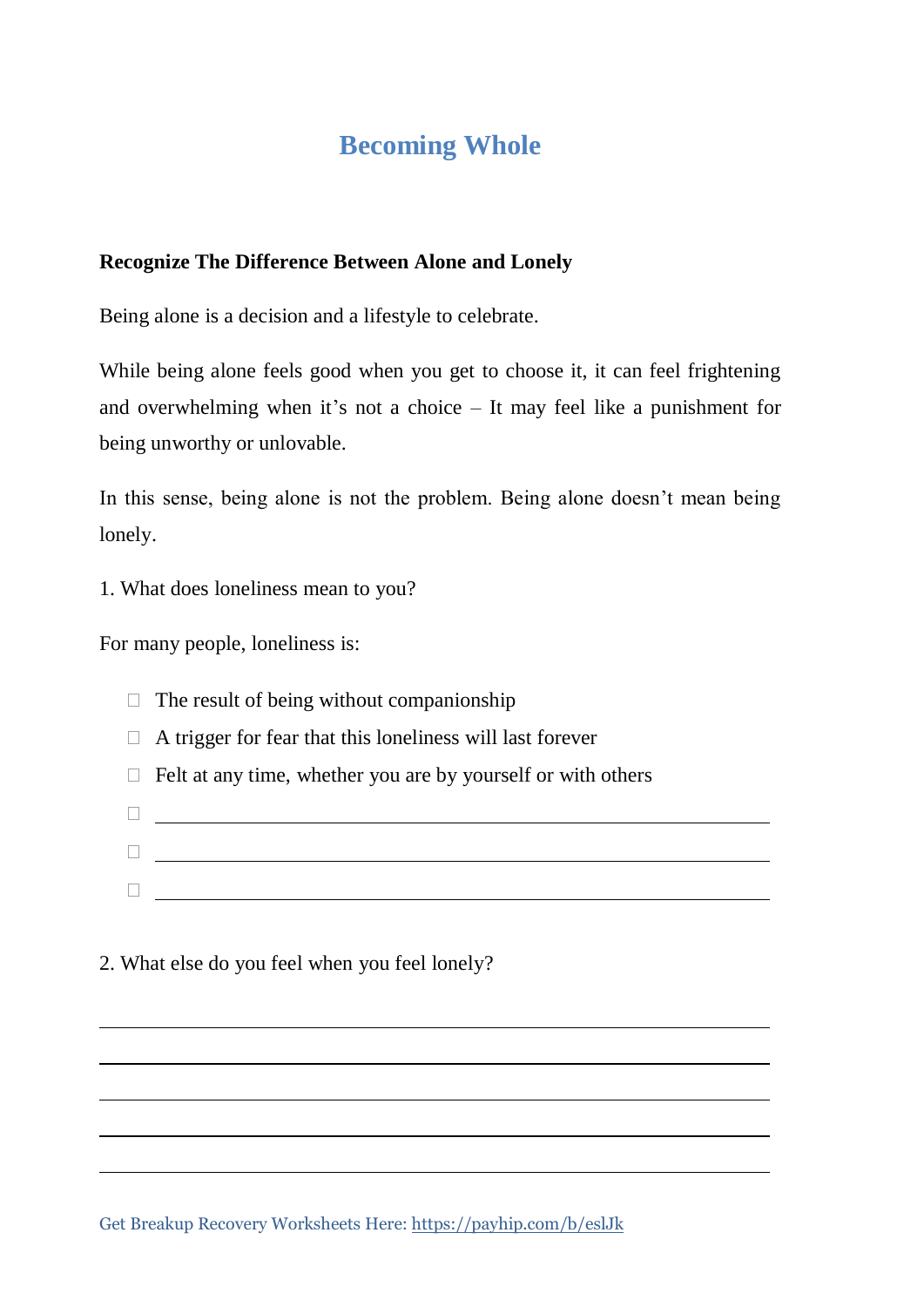3. When are you most likely to feel lonely? Which relationship-related losses bring up feelings of loneliness?

The following are common losses that bring up feelings of loneliness. Loss of:

- $\Box$  Love partner
- $\Box$  Companionship
- □ Self-esteem
- Children
- Friends
- $\Box$  Family support
- D Pets
- $\Box$  Financial resources
- $\Box$  Dreams for the future

4. Make specific plans to meet loneliness needs

For each relationship-related loss, write down a specific plan to meet your loneliness needs.

#### Example:

*Relationship-related loss:* Loss of companionship

*Need(s)*: To relate and belong.

*Goal(s)*: Join a volunteer organization, or a church group, or a group of your interest.

Get Breakup Recovery Worksheets Here: https://payhip.com/b/eslJk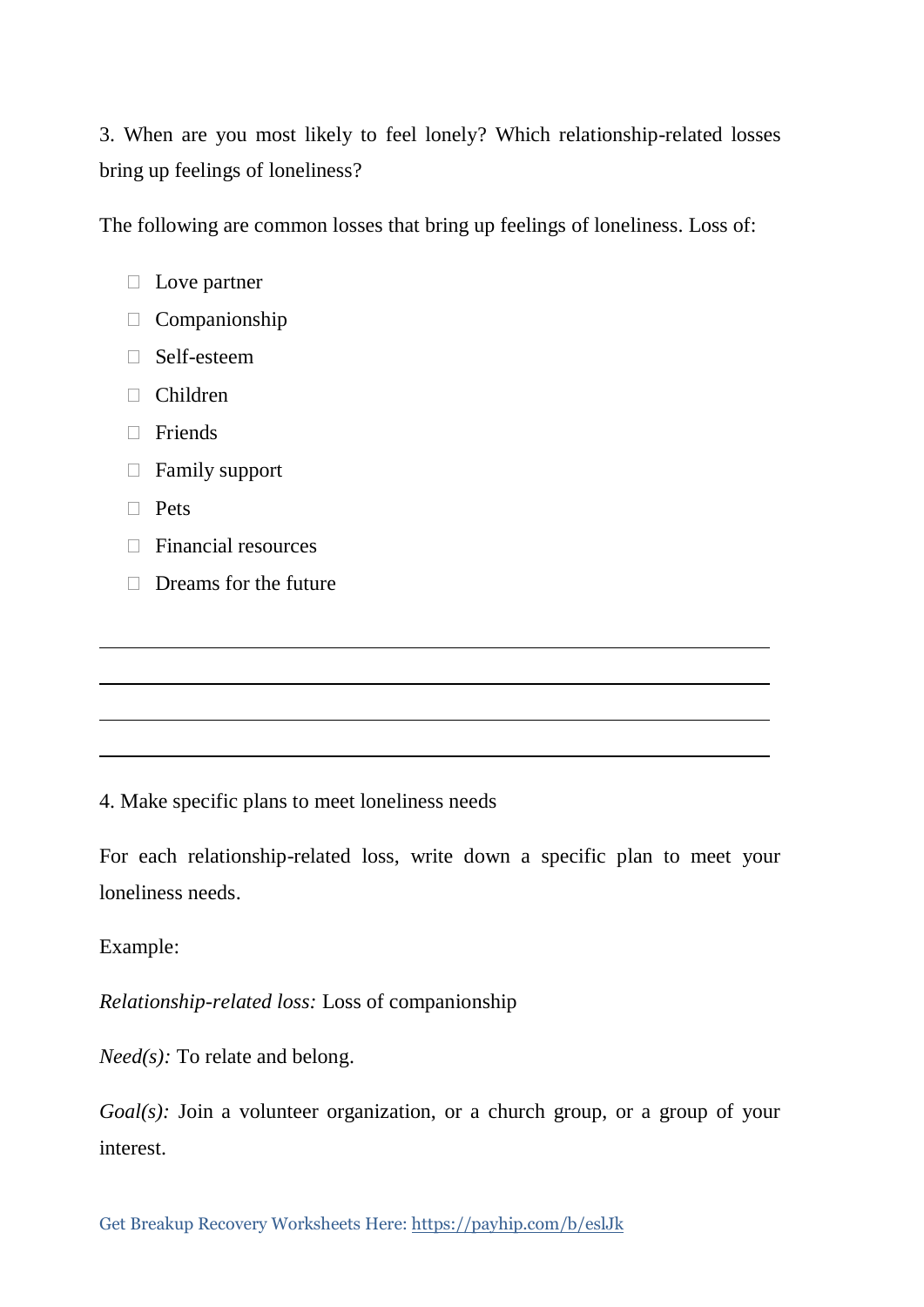*Plan:* Search the internet for groups near me (for example [http://www.rebuilding.org\)](http://www.rebuilding.org/) to find a divorce-recovery group)

| Need(s):                                                    |
|-------------------------------------------------------------|
| Goal(s):                                                    |
|                                                             |
|                                                             |
| <u> 1999 - Johann Stoff, amerikansk politiker (d. 1989)</u> |
|                                                             |
|                                                             |
| Need(s):                                                    |
|                                                             |
|                                                             |
|                                                             |
|                                                             |

#### **Increase your feelings of self-love**

Write down a plan of actions you can take to deepen your love toward yourself. The following are some examples. Check the ones you think you can try and add ones of your own:

- $\Box$  Express your thoughts and emotions to yourself through journaling.
- $\Box$  Share affection and love with yourself by saying loving words to yourself while looking in the mirror, giving yourself a massage.
- $\Box$  Take care of your physical health by eating healthier, exercising regularly, and getting quality sleep.
- $\Box$  Engage in a hobby.